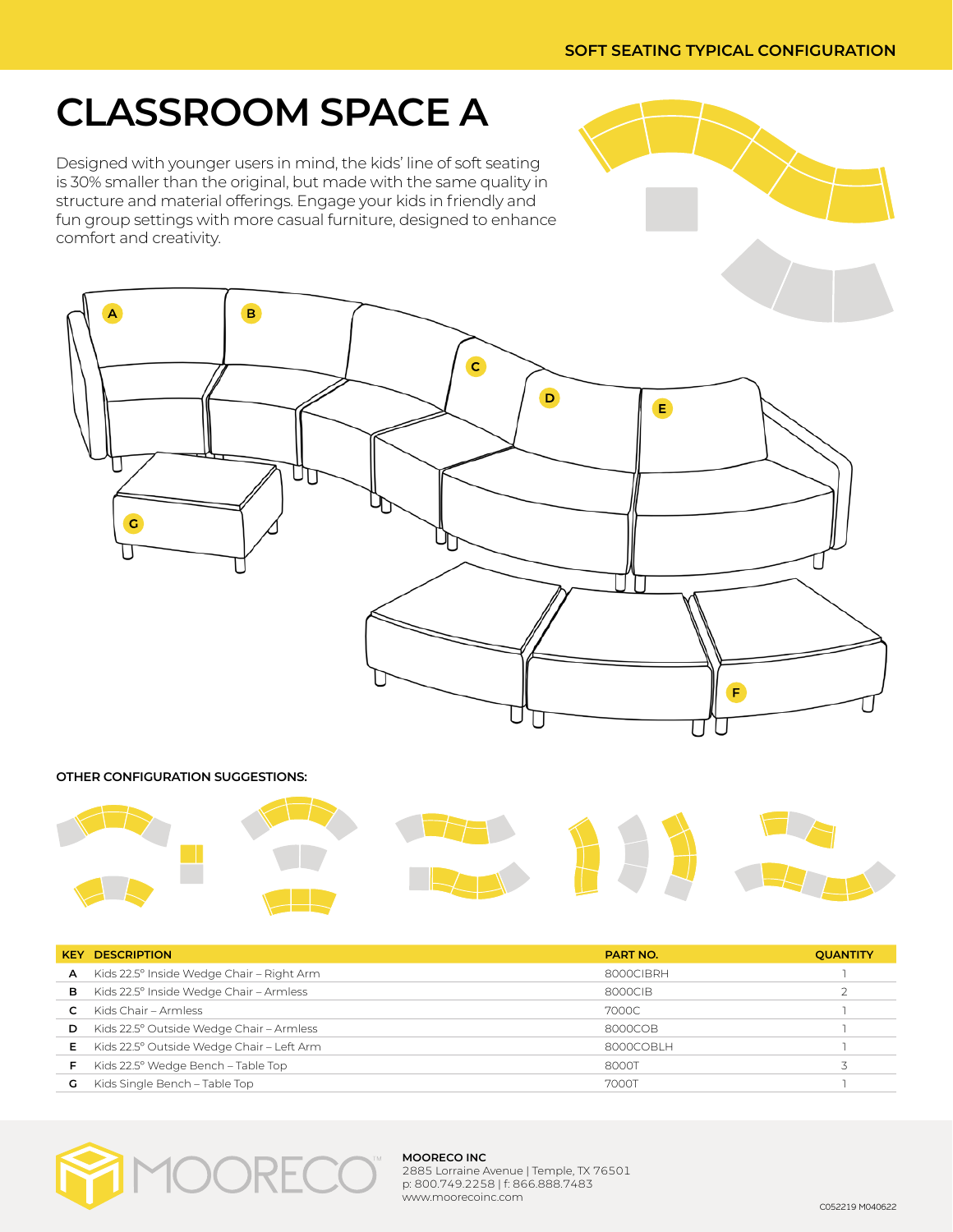## **CLOUD 9 SIX POD**

Unique curved shape combines beautifully for an informal group discussion or learning setting. Complementary curves mean you can arrange the seats in a variety of ways to fit your needs. Customizable with durable fabrics to match any decor.



**OTHER CONFIGURATION SUGGESTIONS:**



| <b>KEY</b> | DES<br>IUN. | <b>PART NO.</b>     |  |
|------------|-------------|---------------------|--|
| <b>.</b>   | או וח'      | 3200<br><b>LOUS</b> |  |



#### **MOORECO INC**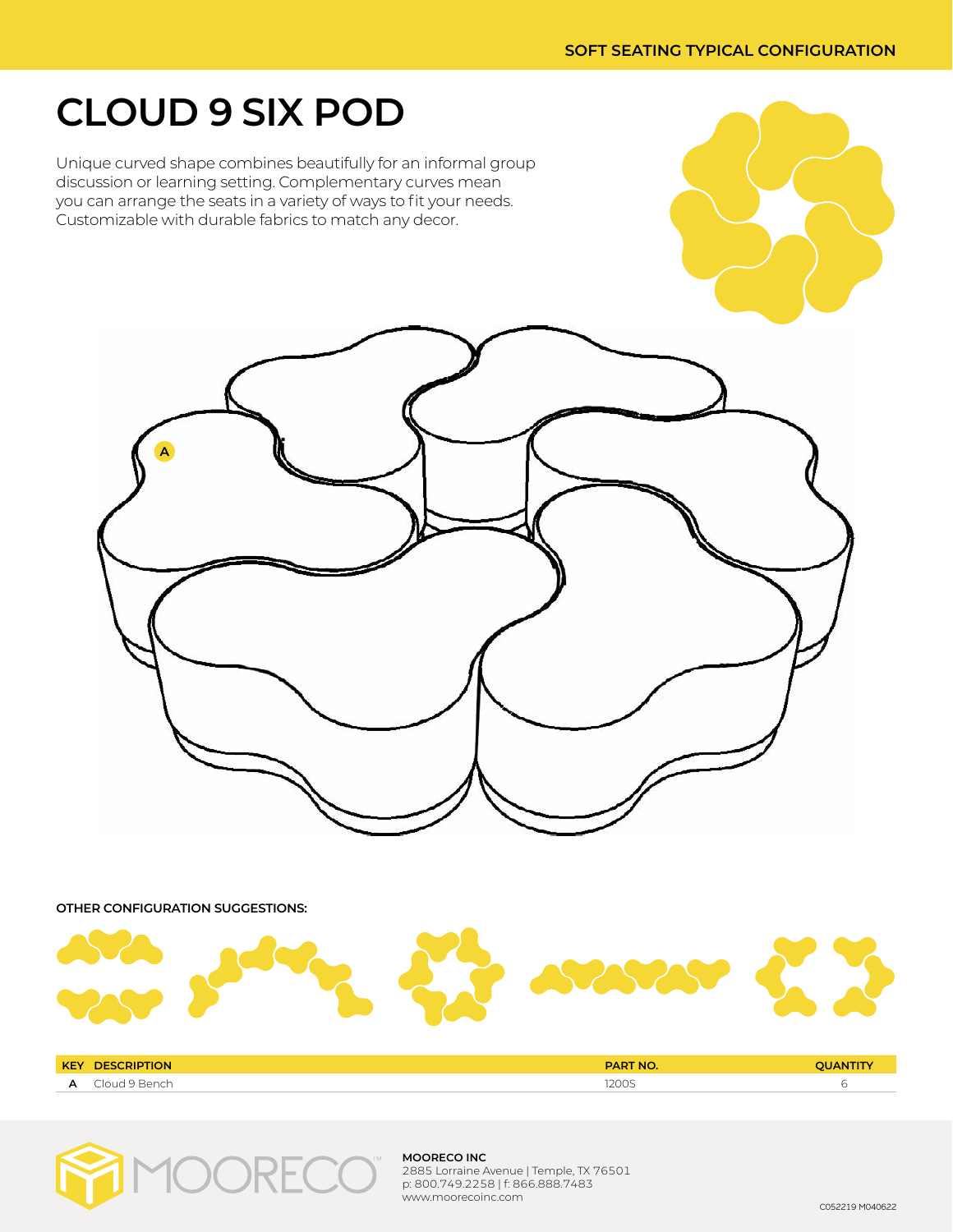## **HORSESHOE**

Create an intimate meeting center that accommodates up to six people with tables for accessories or meeting materials. Durable fabric options provide long lasting and modern appeal in a variety of custom finishes. Rearrange pieces in a variety of ways on the fly for quick and easy versatility.



**OTHER CONFIGURATION SUGGESTIONS:**



| <b>KEY DESCRIPTION</b>                             | <b>PART NO.</b> | <b>OUANTITY</b> |
|----------------------------------------------------|-----------------|-----------------|
| $A$ 22.5° Wedge Bench – Table Top                  | 3000T           |                 |
| <b>B</b> $22.5^\circ$ Inside Wedge Chair – Armless | 3000CIB         |                 |
| $C = 45^\circ$ Inside Wedge Chair – Armless        | 4000CIB         | ∠               |



#### **MOORECO INC**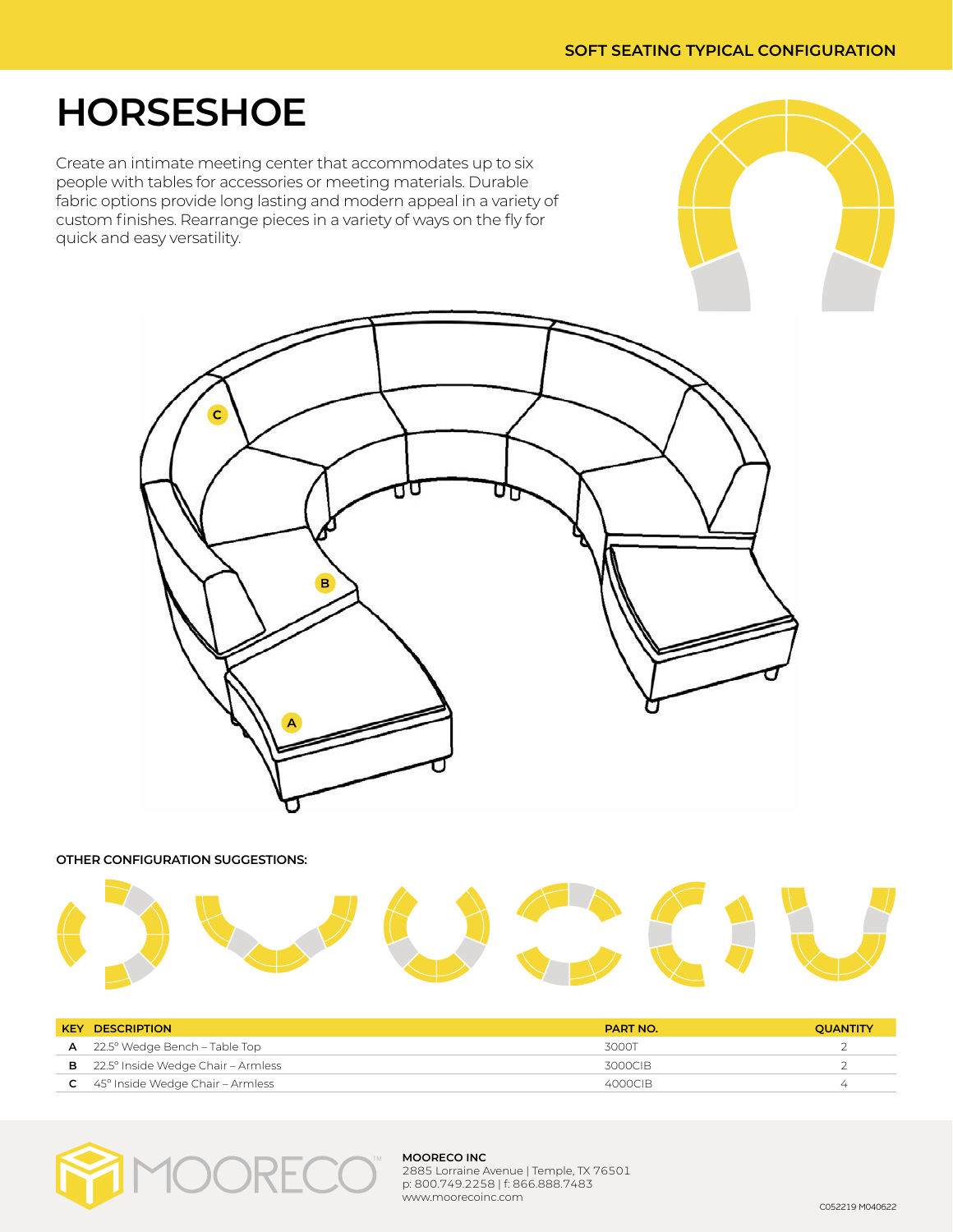## **LOUNGE A**

Keep your reception/waiting area modern and stylish with easy to move and arrange furniture. Modular pieces create comfortable and flexible seating areas with ample table space included.





**OTHER CONFIGURATION SUGGESTIONS:**



| <b>KEY</b> | <b>DESCRIPTION</b>                     | <b>PART NO.</b> | <b>QUANTITY</b> |
|------------|----------------------------------------|-----------------|-----------------|
|            | $\mathsf{A}$ Chair – Both Arms         | 1000CLR         |                 |
|            | <b>B</b> Single Bench – Table Top      | 1000T           |                 |
|            | $C$ 22.5° Inside Wedge Chair – Armless | 3000CIB         |                 |
|            | $D$ 22.5° Wedge Bench – Table Top      | 3000T           |                 |



#### **MOORECO INC**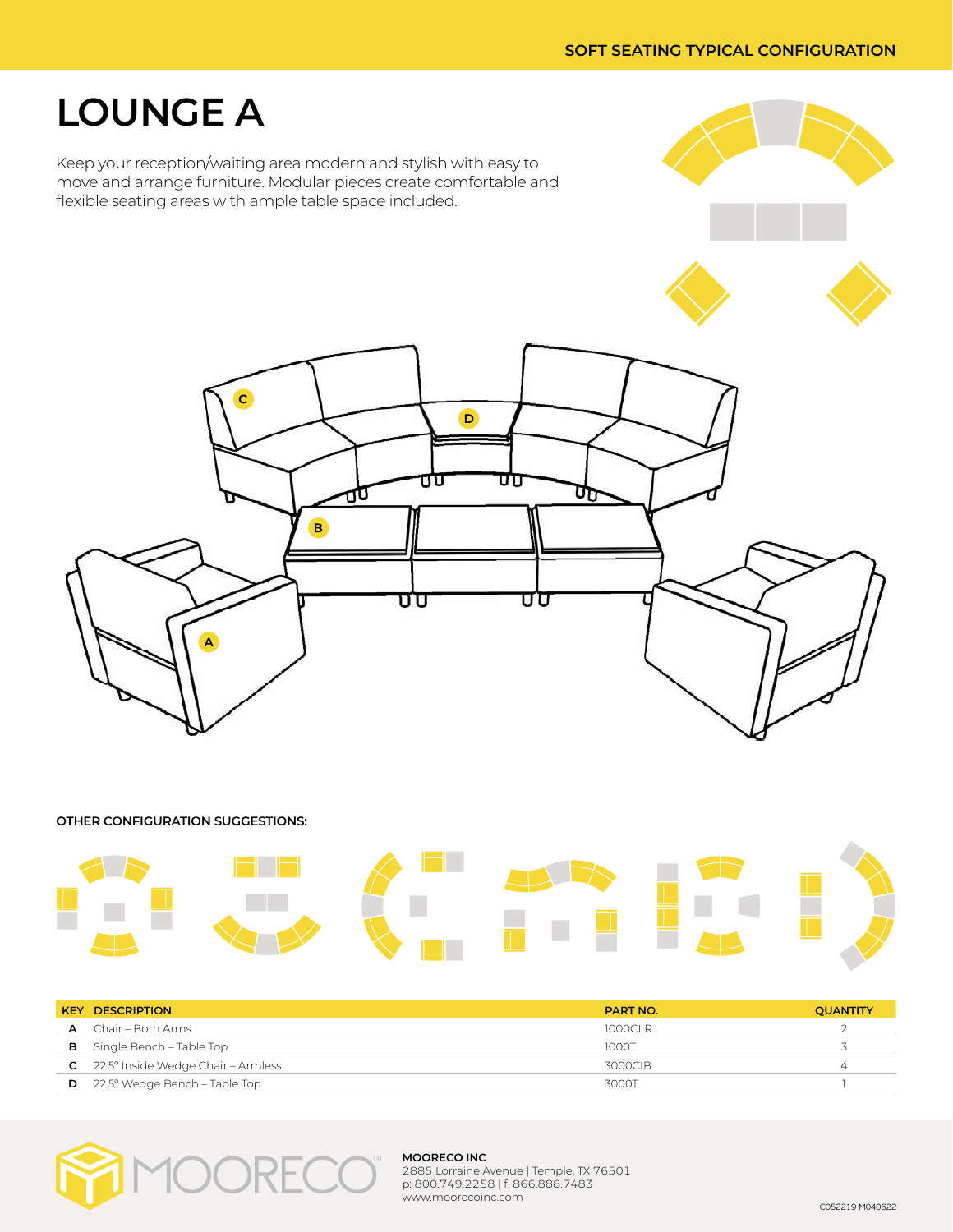## **LOUNGE B**

Keep your reception/waiting area modern and stylish with easy to move and arrange furniture. Modular pieces create comfortable and flexible seating areas with ample table space included.



#### **OTHER CONFIGURATION SUGGESTIONS:**



|    | <b>KEY DESCRIPTION</b>        | <b>PART NO.</b> | <b>QUANTITY</b> |
|----|-------------------------------|-----------------|-----------------|
| A  | Loveseat - Both Arms          | 2000CLR         | $\mathcal{D}$   |
| в  | Round Corner Bench            | 6000RBT         |                 |
| C. | Chair – Right Arm             | 1000CRH         |                 |
| D  | Loveseat - Armless            | 2000C           |                 |
|    | $E$ Chair – Left Arm          | 1000CLH         |                 |
| F. | 22.5° Wedge Bench             | 3000B           | $\overline{4}$  |
| G  | 22.5° Wedge Bench - Table Top | 3000T           |                 |



#### **MOORECO INC**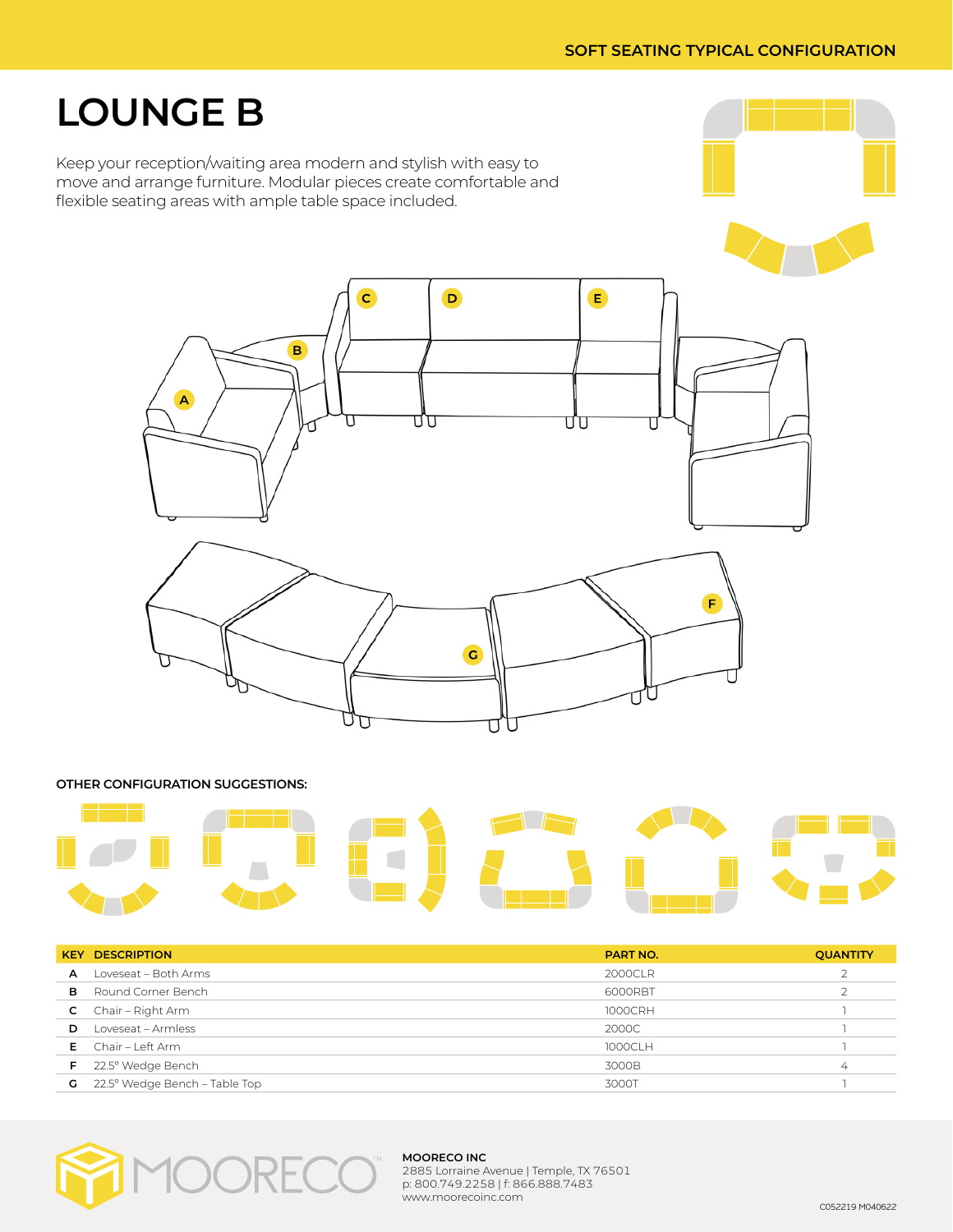## **LOUNGE C**

Keep your reception/waiting area modern and stylish with easy to move and arrange furniture. Modular pieces create comfortable and flexible seating areas with ample table space included.





## **OTHER CONFIGURATION SUGGESTIONS:**

|   | <b>KEY DESCRIPTION</b>       | <b>PART NO.</b> | <b>QUANTITY</b> |
|---|------------------------------|-----------------|-----------------|
|   | <b>A</b> Chair – Both Arms   | 1000CLR         |                 |
| в | Round Corner Bench           | 6000RBT         |                 |
|   | <b>C</b> Chair – Right Arm   | 1000CRH         |                 |
| D | Loveseat - Armless           | 2000C           |                 |
|   | <b>E</b> Chair – Right Arm   | 1000CLH         |                 |
|   | $F$ Single Bench – Table Top | 1000T           | $^{4}$          |



#### **MOORECO INC**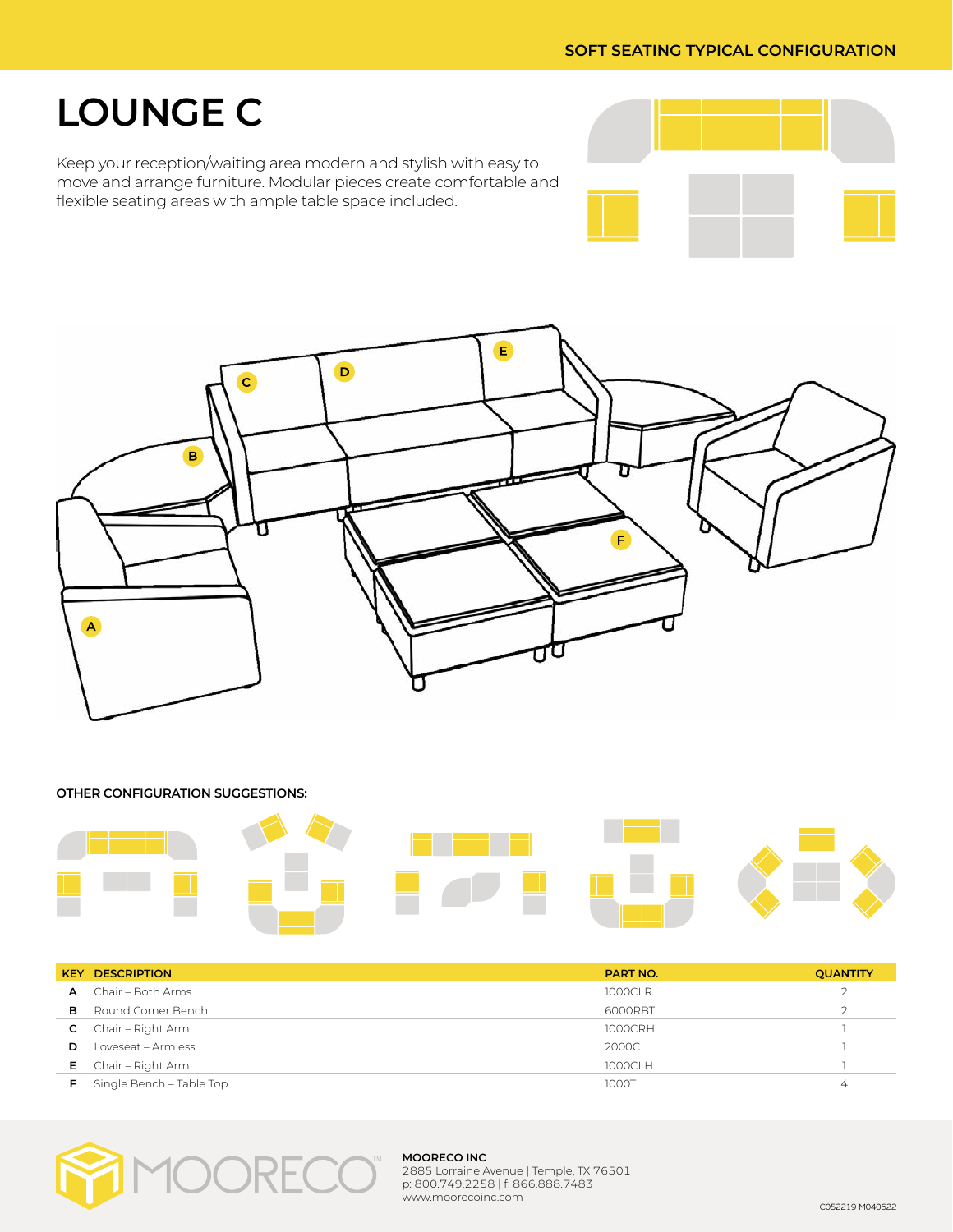## **MEDIASPACE**

Designed to facilitate face-to-face collaboration and conversation in a variety of multimedia environments. Accommodates a center table with a television or other display at the open end. Set also arranges into a variety of other configurations with ease.



| ,, | oveseat<br>Armless<br>. | 2000C |  |
|----|-------------------------|-------|--|
|    |                         |       |  |

**B** 45° Inside Wedge Chair – Armless 4000CIB 4000CIB



#### **MOORECO INC**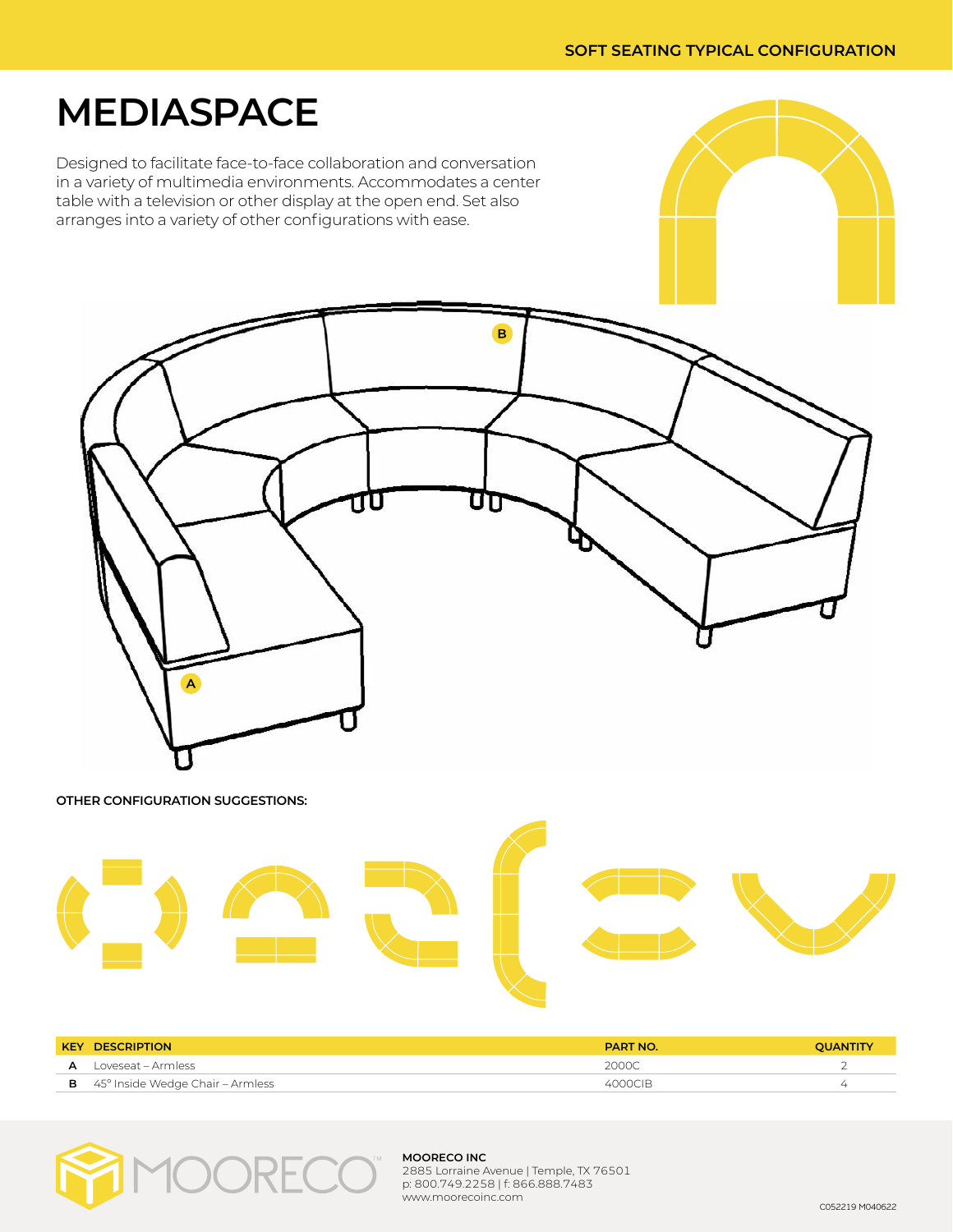## **PUBLIC**

Customizable furniture that is designed to change when and where you need it to accommodate your dynamic public spaces. Modular pieces create comfortable and flexible seating arrangements with durable construction and modern appeal.



**OTHER CONFIGURATION SUGGESTIONS:**



| <b>KEY DESCRIPTION</b>                         | <b>PART NO.</b> | <b>OUANTITY</b> |
|------------------------------------------------|-----------------|-----------------|
| $\mathsf{A}$ 45° Outside Wedge Chair – Armless | 4000COB         | h               |
| $B$ 22.5 $^{\circ}$ Wedge Bench                | 3000B           | ∠               |
| $C = 22.5^\circ$ Wedge Bench – Table Top       | 3000T           |                 |



#### **MOORECO INC**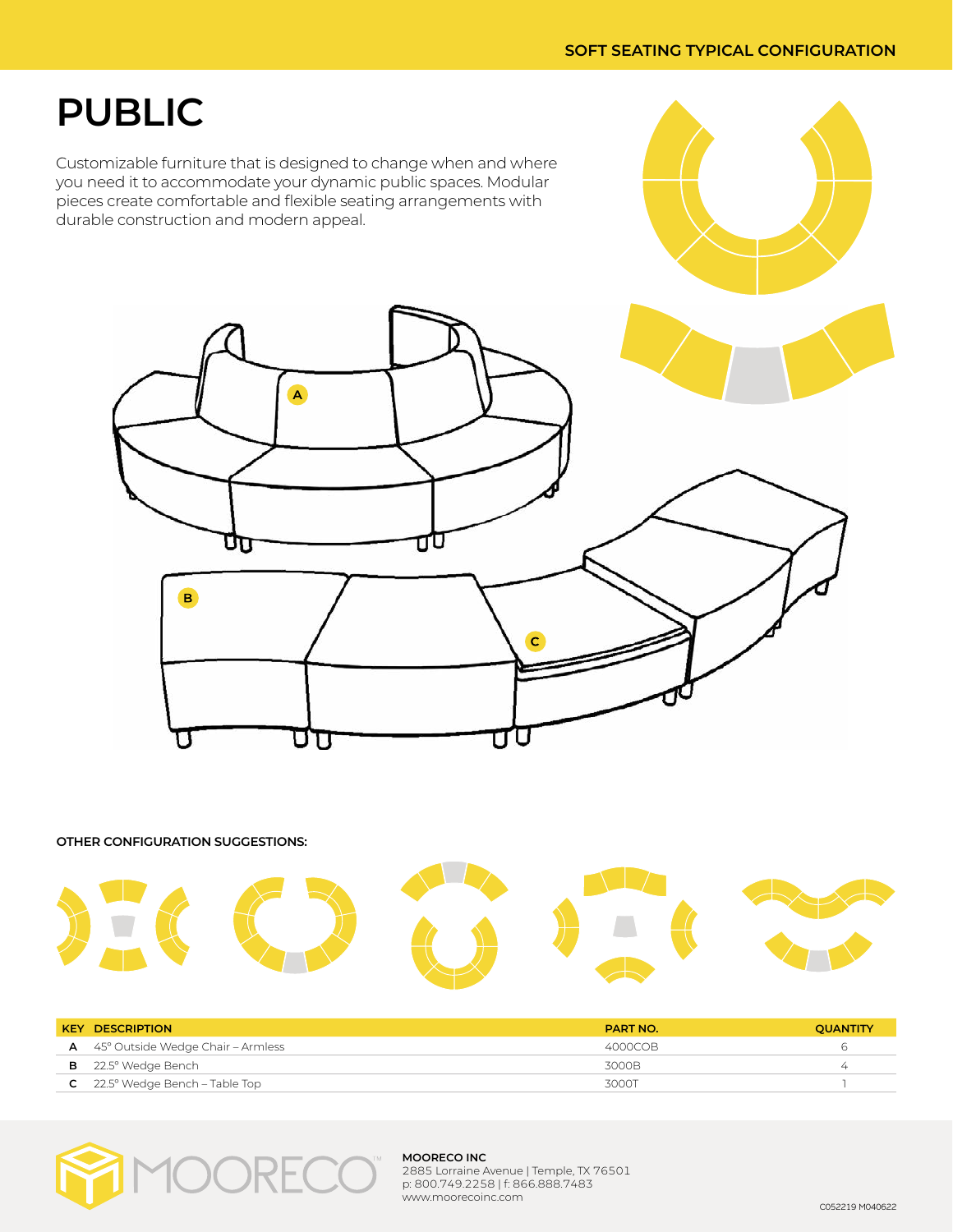## **QUAD & CHEVRON**

Two complementary shapes form a variety of configurations for public or private spaces, for office or educational settings. Customize with your choice of durable fabrics to give any environment modern appeal with the flexibility to change as you need.









**B** Quad Bench 3300S 3300 Server and the server and the server and the server and the server and the server and the server and the server and the server and the server and the server and the server and the server and the s



#### **MOORECO INC**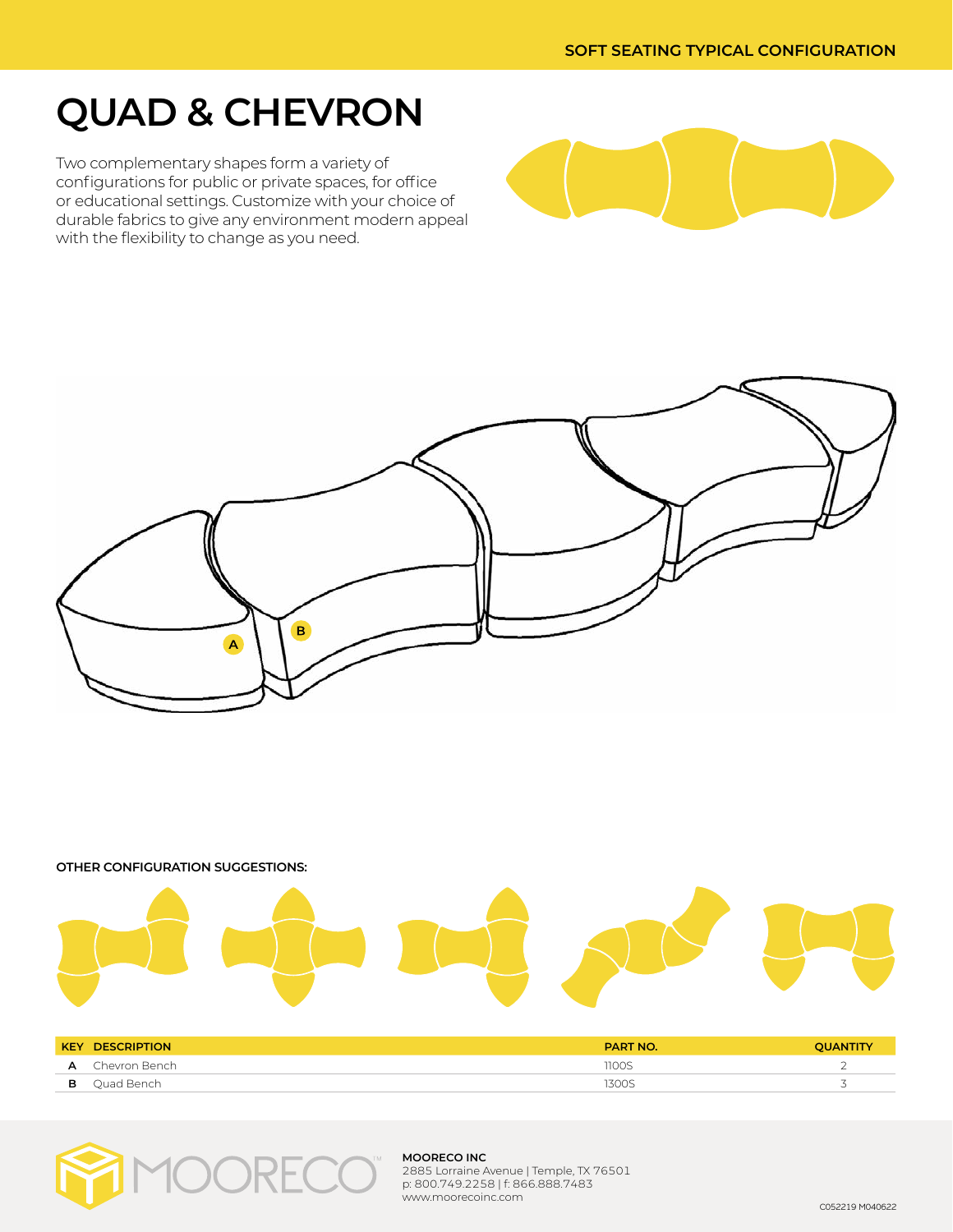## **SEMICIRCLE**

Accommodate up to six people in an intimate discussion center or learning station. Durable fabric options provide long lasting and modern appeal in a variety of custom finishes. Rearrange pieces in a variety of ways on the fly for quick and easy versatility.



**OTHER CONFIGURATION SUGGESTIONS:**



| <b>KEY</b> | <b>DESCRIPTION</b>               | <b>DART</b> |  |
|------------|----------------------------------|-------------|--|
|            | 45° Inside Wedge Chair – Armless |             |  |



#### **MOORECO INC**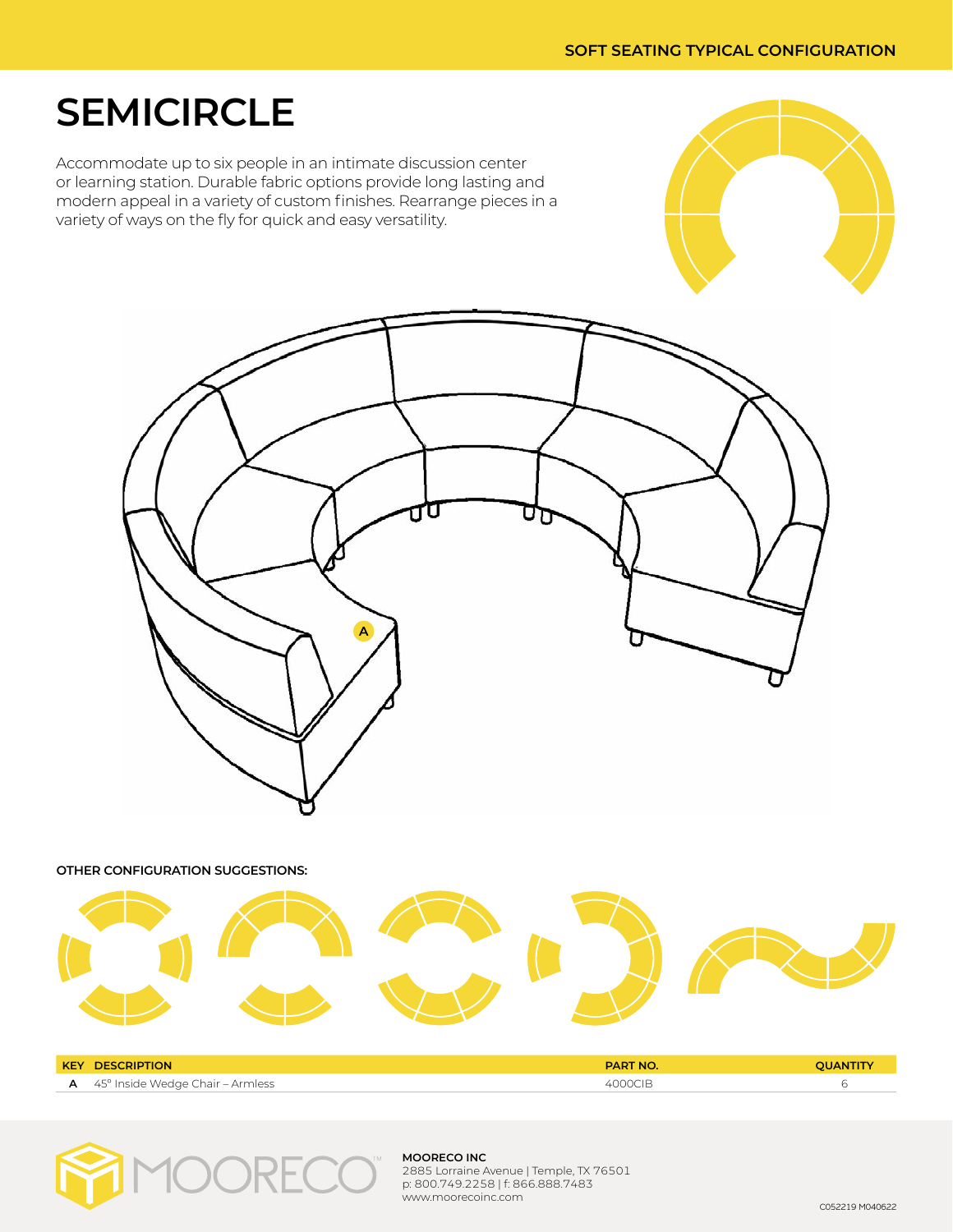## **SHAPES FIVE POD**

Shapes soft seating bring simplicity and functionality in a sleek and modern package. Made to fit any collaboration style setting. Shapes feature complementary curves on each side that can fit together in numerous ways.



#### **OTHER CONFIGURATION SUGGESTIONS:**



| <b>KEY DESCRIPTION</b>            | <b>PART NO.</b> | OUANTITY |
|-----------------------------------|-----------------|----------|
| Shapes Bench                      | 900S            |          |
| <b>B</b> Shapes Bench – Table Top | 900T            |          |



#### **MOORECO INC**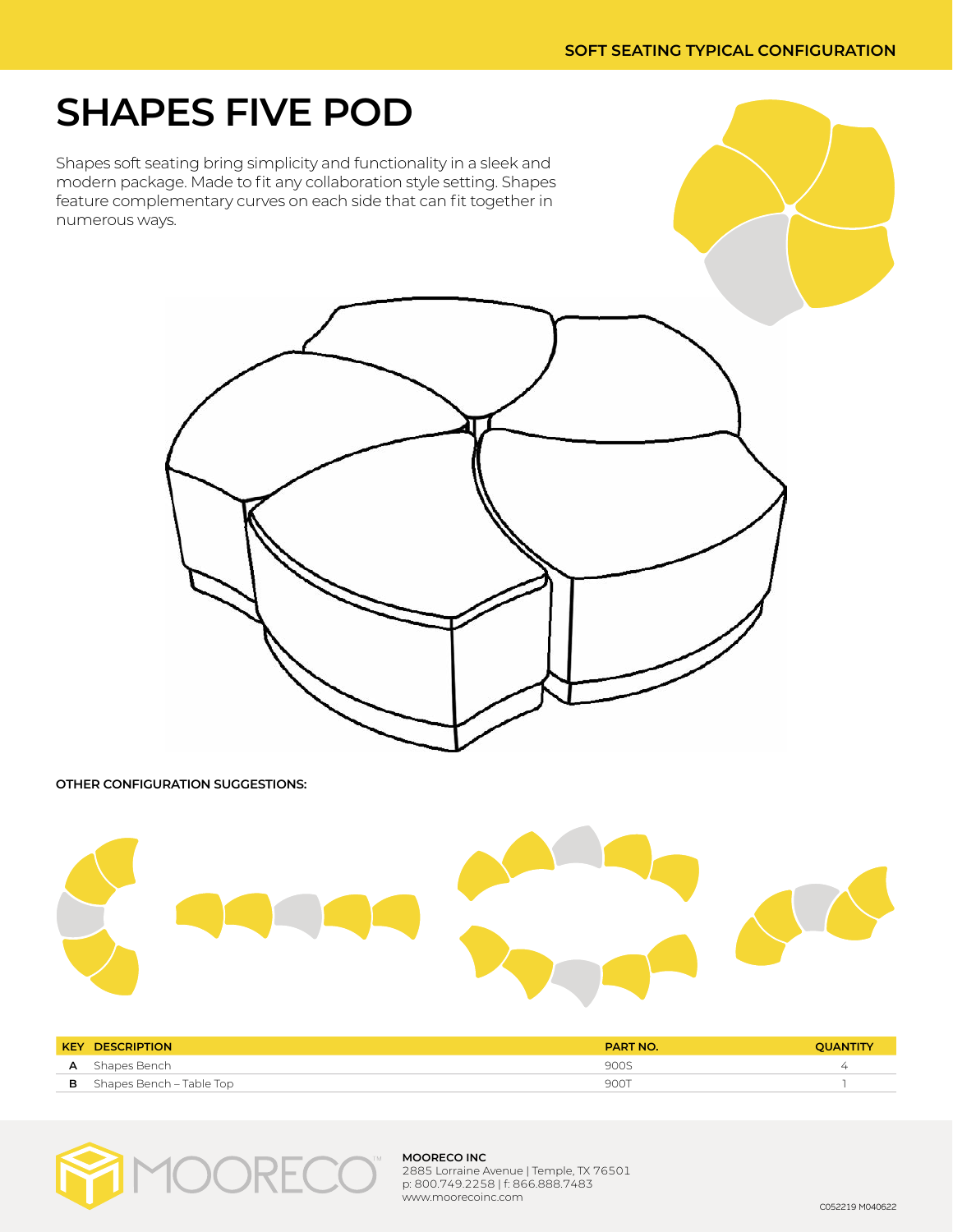## **ELEVATE STEPS WEDGE**

Combine your choice of tiered soft seating pieces to create a comfortable and attractive place to socialize, study, or collaborate. Two- and three-tiered pieces are available in straight, wedge, or 45º curved seats to create virtually limitless seating to fit any space.







#### **MOORECO INC**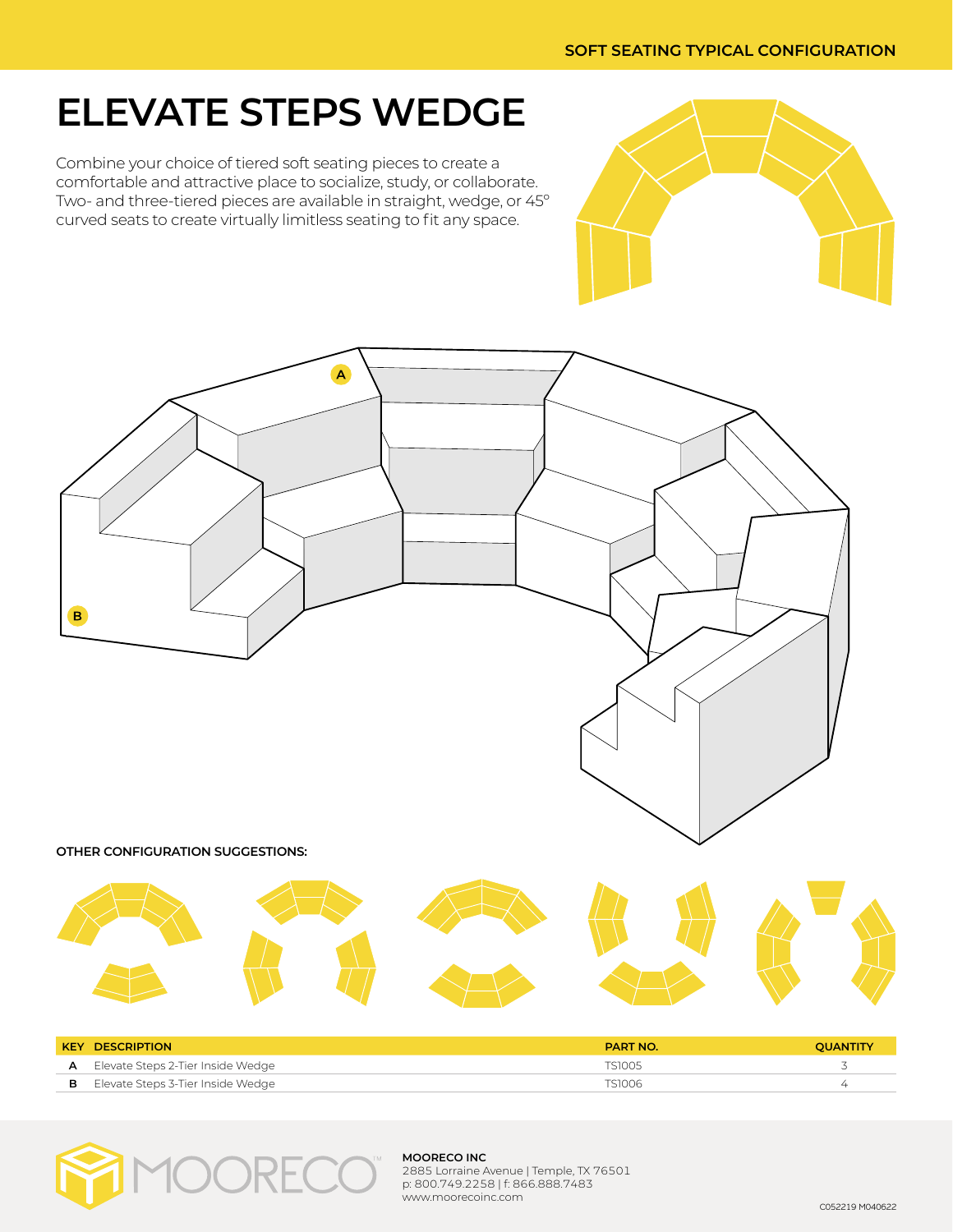## **ELEVATE STEPS STRAIGHT**

Combine your choice of tiered soft seating pieces to create a comfortable and attractive place to socialize, study, or collaborate. Two- and three-tiered pieces are available in straight, wedge, or 45º curved seats to create virtually limitless seating to fit any space.







|   | <b>KEY DESCRIPTION</b>                      | <b>PART NO.</b> | <b>OUANTITY</b> |
|---|---------------------------------------------|-----------------|-----------------|
| А | Elevate Steps 2-Tier Straight Seat          | TS1001          | $\overline{4}$  |
| в | Elevate Steps 3-Tier Straight Seat          | TS1002          |                 |
|   | <b>C</b> Elevate Steps 2-Tier Inside Corner | TS1007          |                 |



#### **MOORECO INC**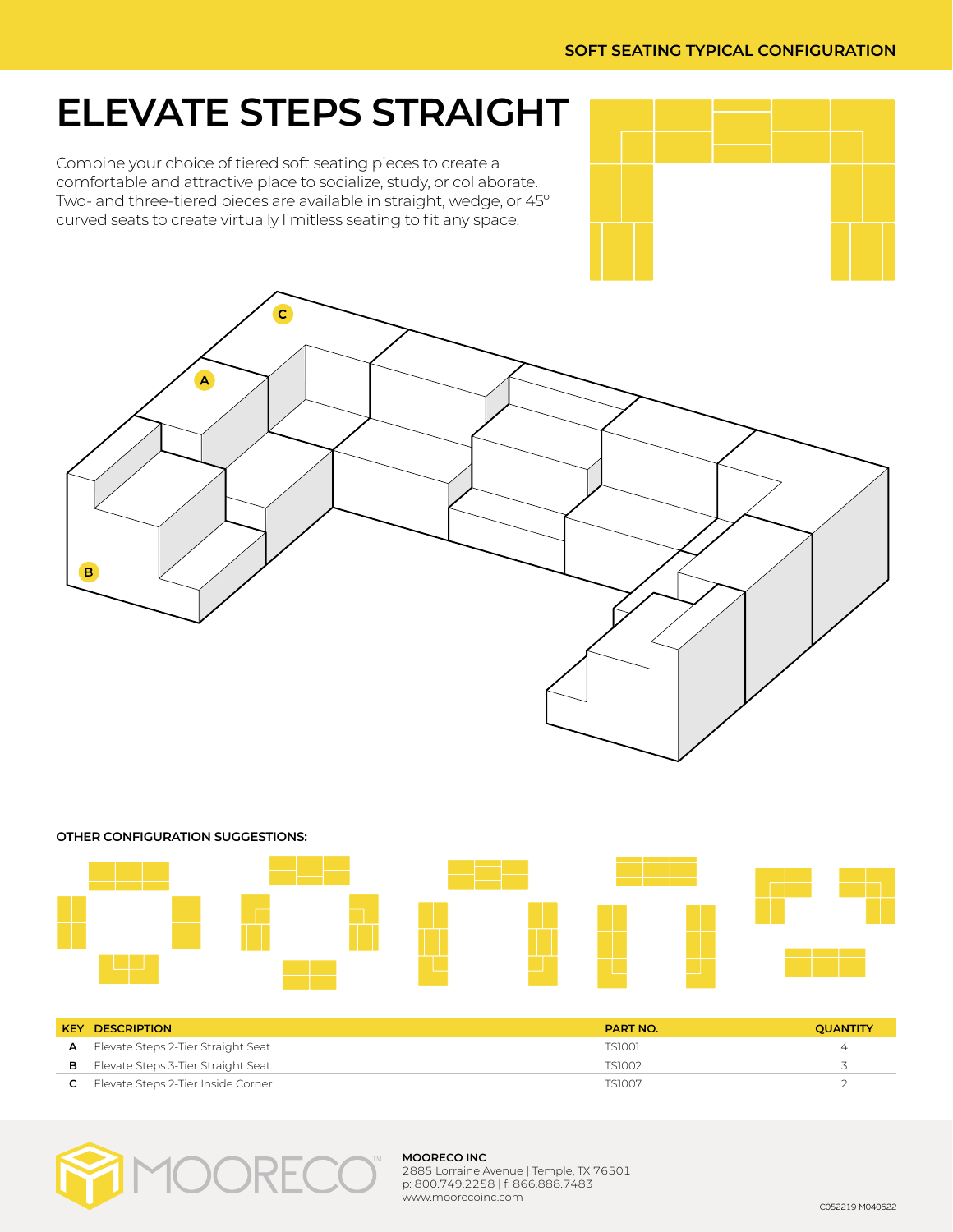## **ELEVATE STEPS LOUNGE**

Combine your choice of tiered soft seating pieces to create a comfortable and attractive place to socialize, study, or collaborate. Two- and three-tiered pieces are available in straight, wedge, or 45º curved seats to create virtually limitless seating to fit any space.

 $\mathbf{B}$ 





**OTHER CONFIGURATION SUGGESTIONS:**



|   | <b>KEY DESCRIPTION</b>              | <b>PART NO.</b> | <b>OUANTITY</b> |
|---|-------------------------------------|-----------------|-----------------|
| A | Elevate Steps 2-Tier Straight Seat  | TS1001          | ∺               |
| в | Elevate Steps 2-Tier Inside Corner  | TS1007          | ∠               |
|   | Elevate Steps 2-Tier Outside Corner | TS1008          | ∠               |



#### **MOORECO INC**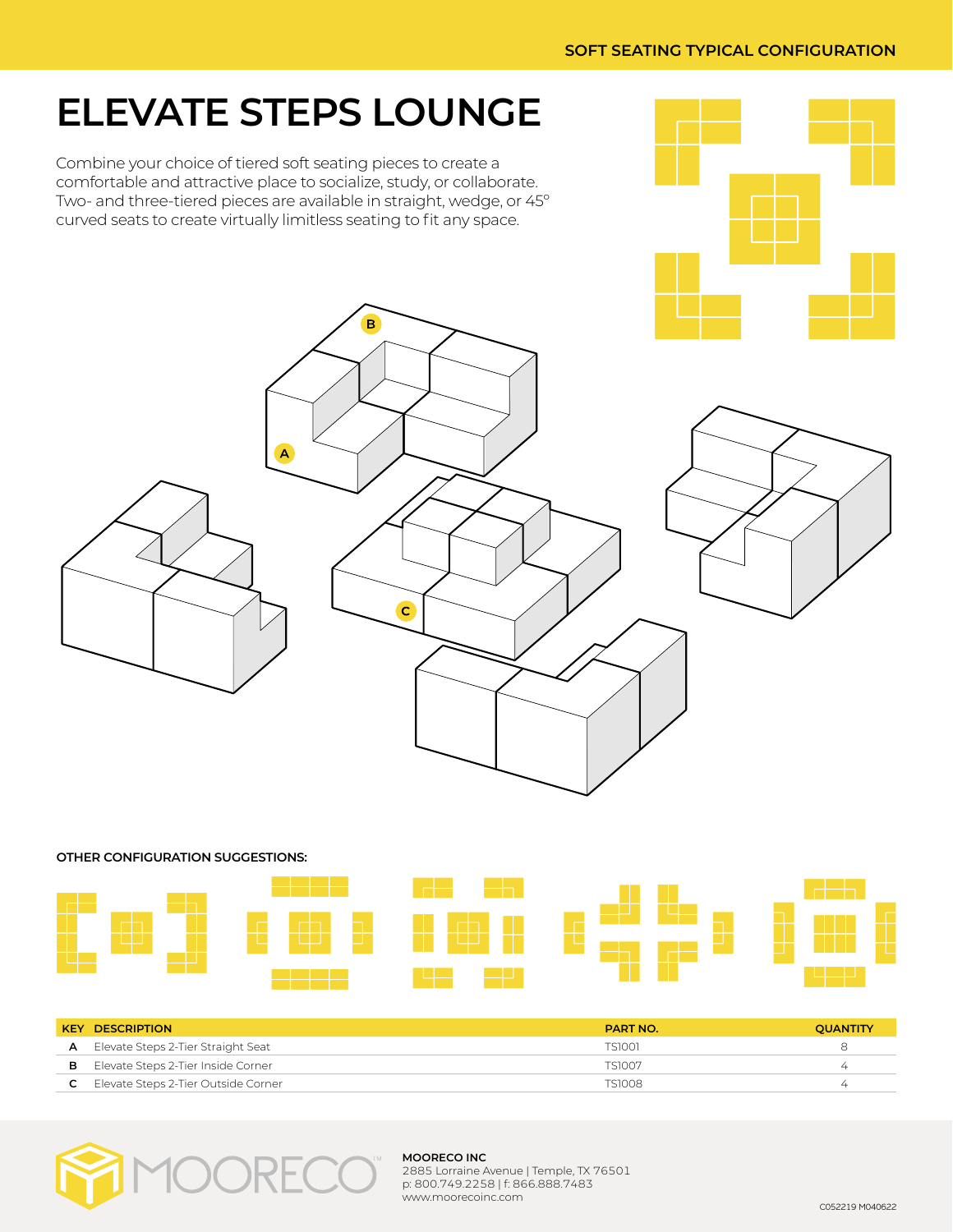#### **SOFT SEATING TYPICAL CONFIGURATION**

## **ELEVATE STEPS CURVED**

Combine your choice of tiered soft seating pieces to create a comfortable and attractive place to socialize, study, or collaborate. Two- and three-tiered pieces are available in straight, wedge, or 45º curved seats to create virtually limitless seating to fit any space.





**OTHER CONFIGURATION SUGGESTIONS:**



|   | <b>KEY DESCRIPTION</b>                 | <b>PART NO.</b> | <b>OUANTITY</b> |
|---|----------------------------------------|-----------------|-----------------|
|   | Elevate Steps 2-Tier Straight Seat     | TS1001          | $\overline{4}$  |
| в | Elevate Steps 2-Tier Inside 45° Wedge  | TS1009          | ∠               |
|   | Elevate Steps 2-Tier Outside 45° Wedge | <b>TS1011</b>   | ∠               |



#### **MOORECO INC**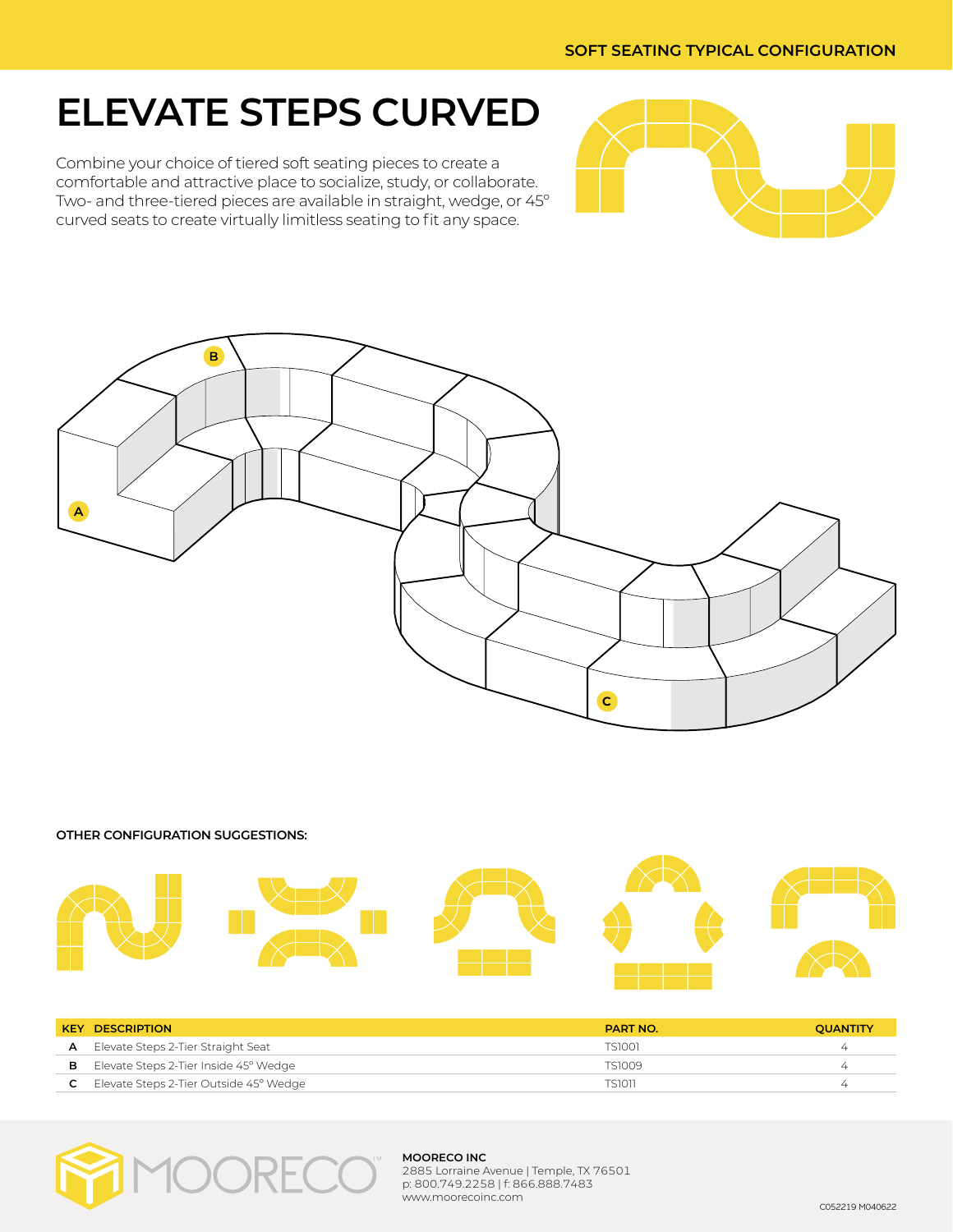## **ELEVATE WIND SQUARE**

Your space will feel right at home with the Elevate Wind family, featuring single and double sided seating in so many sizes, including several ottoman options. Seating this flexible means you can make a configuration for any space, no matter how unorthodox.





# **OTHER CONFIGURATION SUGGESTIONS:**

|    | <b>KEY DESCRIPTION</b>                 | <b>PART NO.</b> | <b>QUANTITY</b> |
|----|----------------------------------------|-----------------|-----------------|
|    | <b>A</b> Flevate Wind 2-Sided Loveseat | TS1025          | ∸               |
| в. | Elevate Wind Corner Lounge Chair       | TS1026          |                 |
|    | Elevate Wind 1-½ Seat Bench            | <b>TS1028</b>   | 8               |
| D  | Flevate Wind Cube                      | TS1034          | $\overline{ }$  |



#### **MOORECO INC**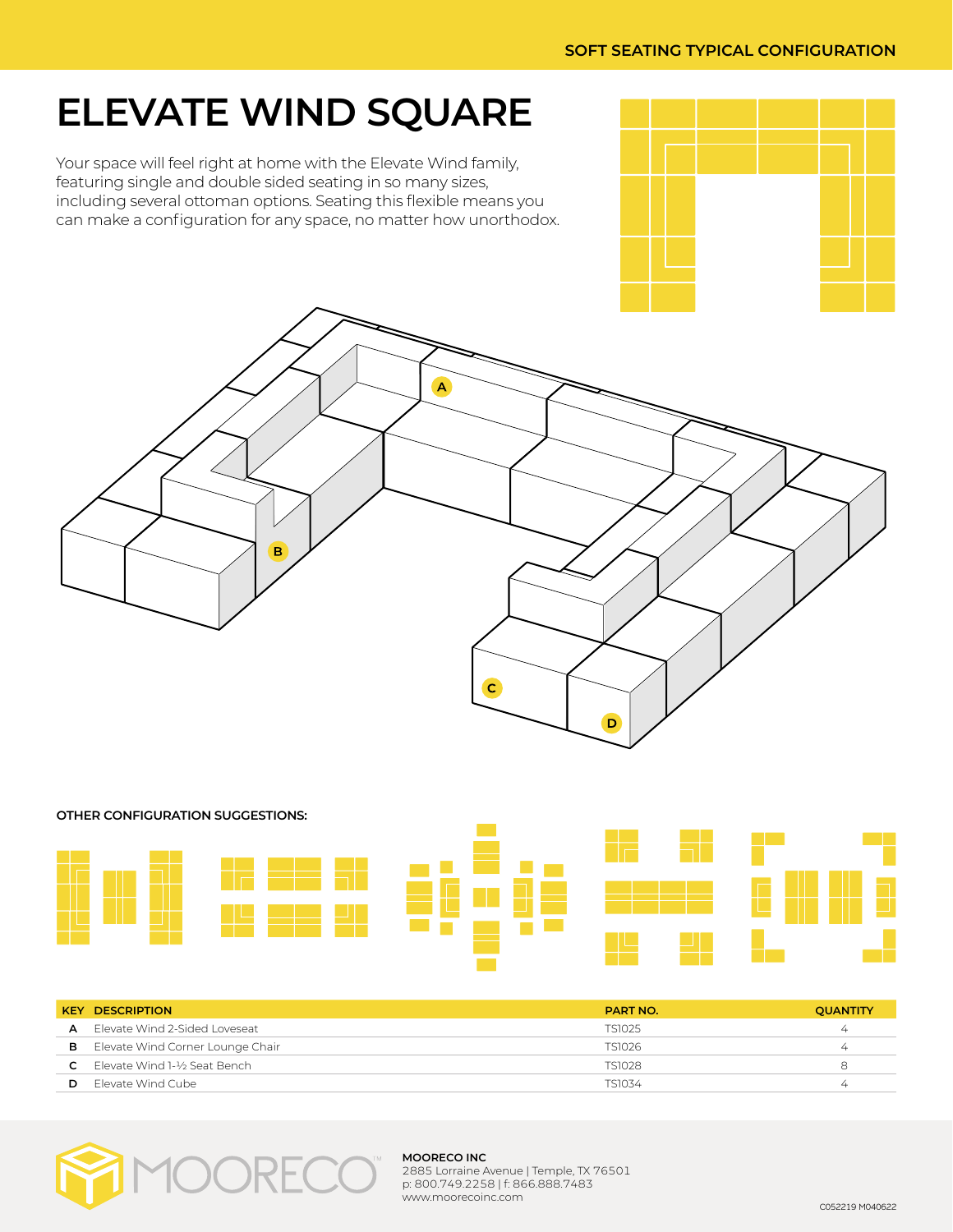## **ELEVATE WIND CURVED**

Your space will feel right at home with the Elevate Wind family, featuring single and double sided seating in so many sizes, including several ottoman options. Seating this flexible means you can make a configuration for any space, no matter how unorthodox.





**OTHER CONFIGURATION SUGGESTIONS:**



|    | <b>KEY DESCRIPTION</b>        | <b>PART NO.</b> | <b>QUANTITY</b> |
|----|-------------------------------|-----------------|-----------------|
| A  | Elevate Wind Quartile Chair   | TS1033          |                 |
| в. | Flevate Wind 90° Arch         | TS1039          |                 |
|    | Elevate Wind Quartile Bench   | TS1032          |                 |
| D  | Elevate Wind 90° Outside Arch | <b>TS1038</b>   |                 |



#### **MOORECO INC**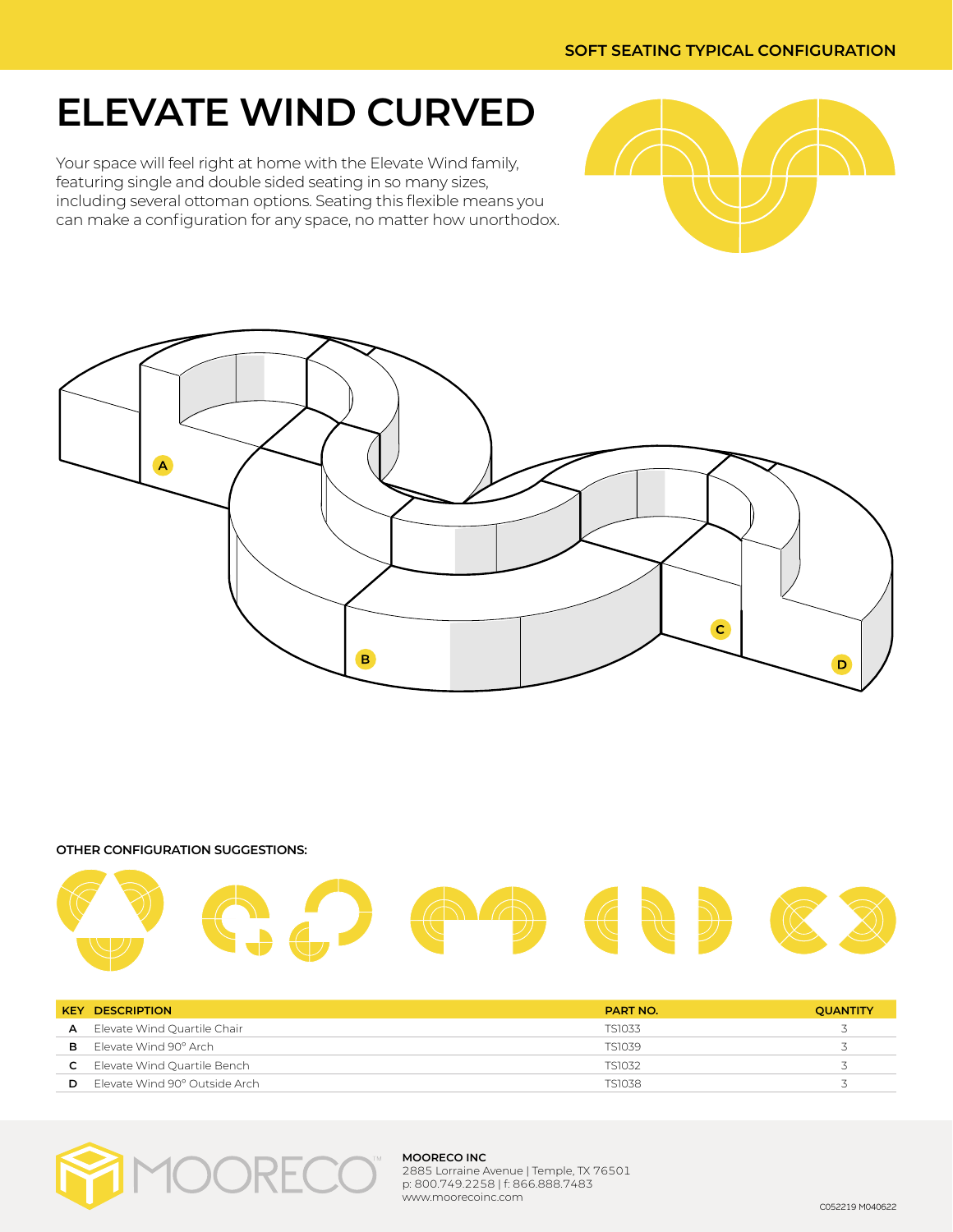## **ELEVATE WIND ROUND**

Your space will feel right at home with the Elevate Wind family, featuring single and double sided seating in so many sizes, including several ottoman options. Seating this flexible means you can make a configuration for any space, no matter how unorthodox.



#### **OTHER CONFIGURATION SUGGESTIONS:**



| <b>KEY</b> | <b>DESCRIPTION</b>                         | <b>PART NO.</b> | <b>QUANTITY</b> |
|------------|--------------------------------------------|-----------------|-----------------|
| A          | Elevate Wind 2-Sided Lounge Chair          | <b>TS1021</b>   |                 |
| в          | Elevate Wind 2-Sided 1-½ Seat Lounge Chair | TS1023          |                 |
|            | Elevate Wind Quartile Bench                | TS1032          | 4               |
| D          | Flevate Wind 90° Outside Arch              | <b>TS1038</b>   |                 |



#### **MOORECO INC**